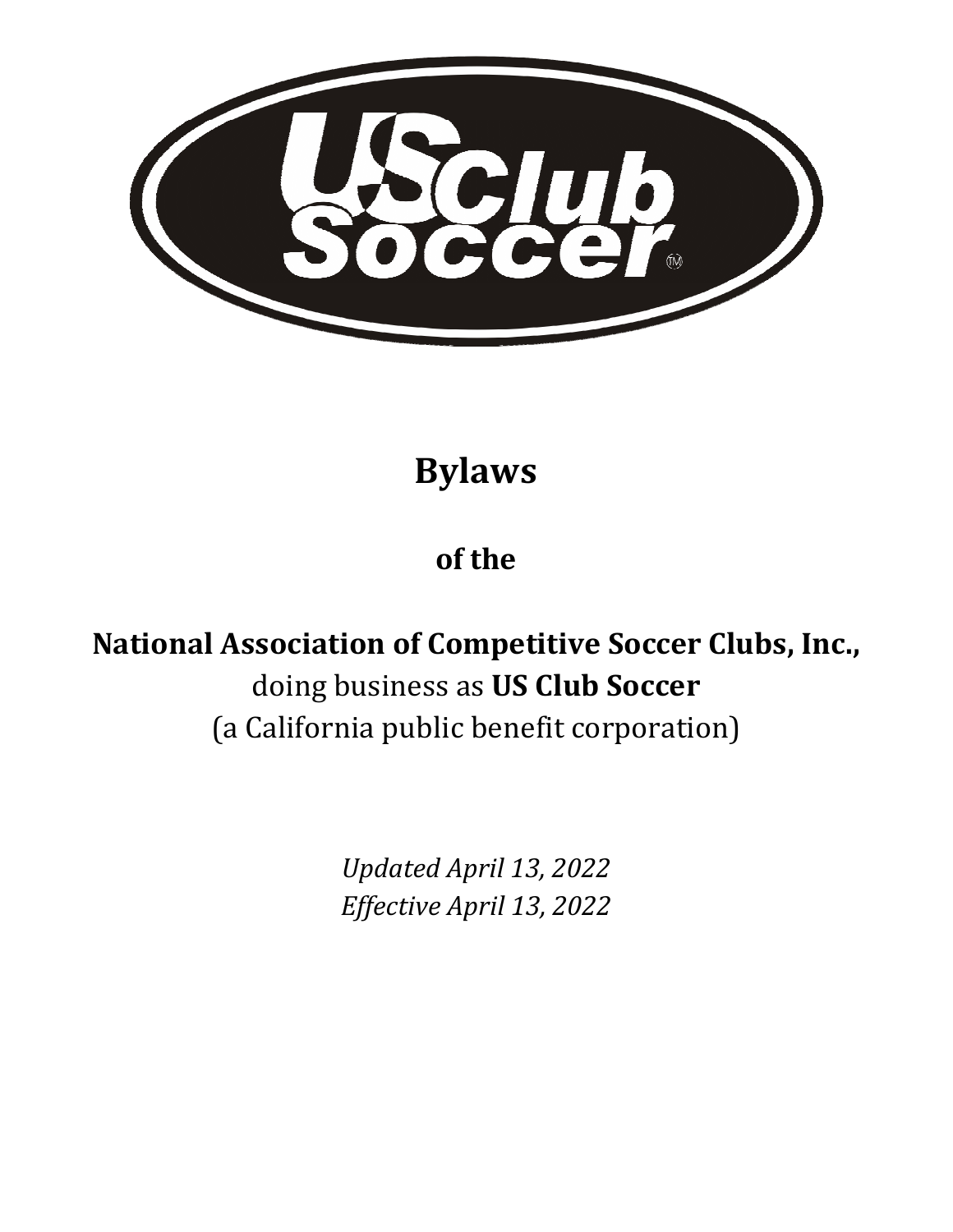#### **TABLE OF CONTENTS:**

| <b>Article I</b>     | Organization                                             |
|----------------------|----------------------------------------------------------|
| <b>Article II</b>    | <b>Offices</b>                                           |
| <b>Article III</b>   | <b>Purpose and Goals</b>                                 |
| <b>Article IV</b>    | Territory                                                |
| <b>Article V</b>     | Affiliation                                              |
| <b>Article VI</b>    | Membership Eligibility                                   |
| <b>Article VII</b>   | <b>Termination of Membership</b>                         |
| <b>Article VIII</b>  | <b>NACSC Officers</b>                                    |
| <b>Article IX</b>    | <b>Board of Directors</b>                                |
| <b>Article X</b>     | <b>Removal of Officers and Board Directors</b>           |
| <b>Article XI</b>    | Duties of the Board of Directors                         |
| <b>Article XII</b>   | <b>Board Meetings</b>                                    |
| <b>Article XIII</b>  | <b>General Membership Meetings</b>                       |
| <b>Article XIV</b>   | <b>Fiscal and Contractual Matters</b>                    |
| <b>Article XV</b>    | Corporate Records, Reports and Seal                      |
| <b>Article XVI</b>   | Amendment of Articles and Bylaws                         |
| <b>Article XVII</b>  | Prohibition Against Sharing Corporate Profits and Assets |
| <b>Article XVIII</b> | Indemnification and Insurance                            |
| <b>Article XIX</b>   | General                                                  |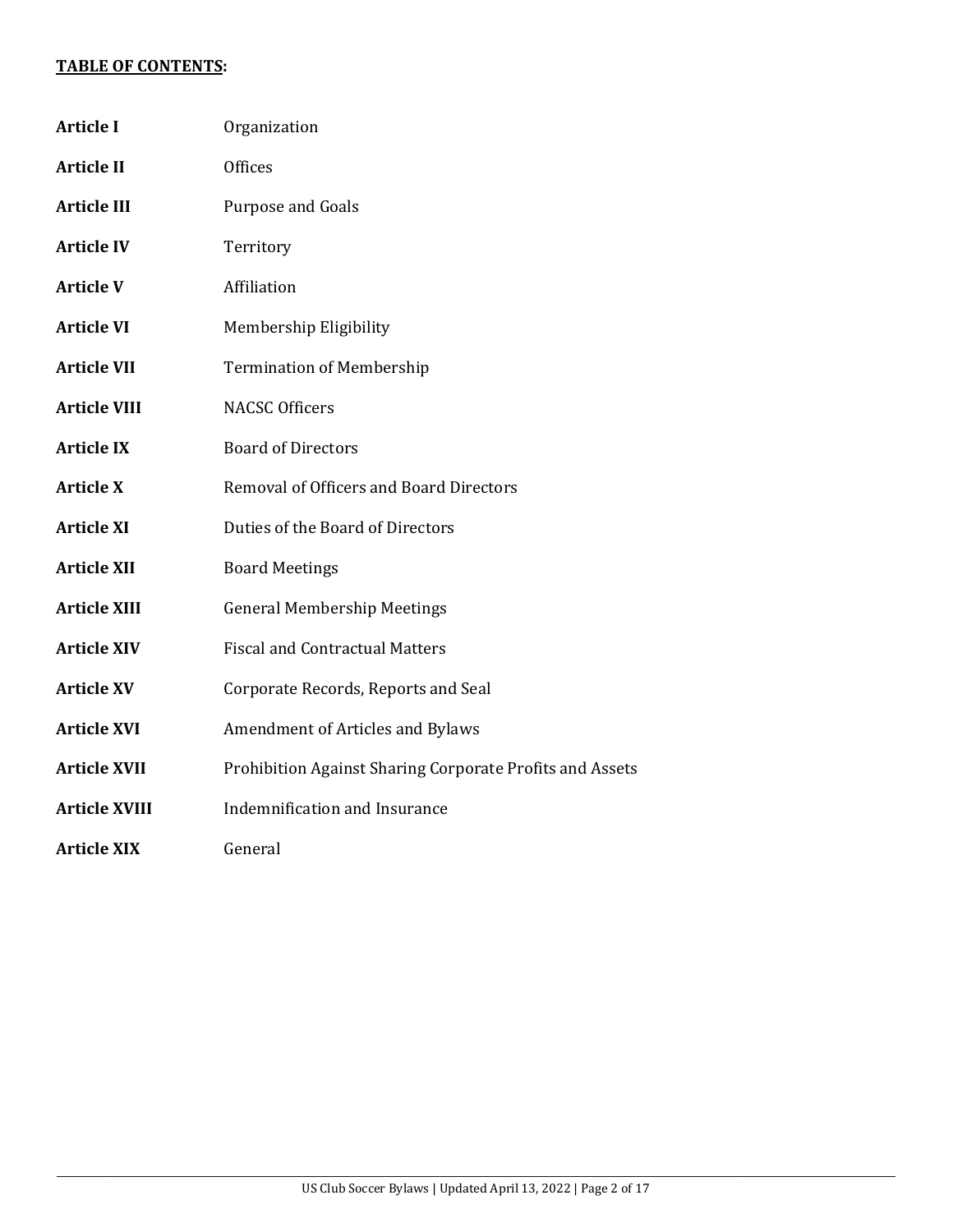#### **ARTICLE I**

#### **ORGANIZATION**

**Section 1. Name.** The name of this Corporation is the **National Association of Competitive Soccer Clubs, Inc.** ("NACSC"). No one may use the name, initials, or other trademarks of the Corporation except as provided for under these Bylaws or with the express, written consent of the NACSC. The Corporation shall adopt the name **US Club Soccer** for the purposes of conducting business.

**Section 2. Articles of Incorporation, Bylaws and Policies.** The NACSC shall be governed by its Articles of Incorporation, Bylaws, and Policies.

**Section 3. Governing Authority.** The governing authority shall be vested in the Board of Directors ("Board"). The powers of the Board are defined in these Bylaws.

#### **ARTICLE II OFFICES**

**Section 1. Principal Office.** The principal office of the Corporation for the transaction of its business is located in the Charleston, South Carolina, metropolitan area or at such other location as the Board may from timeto-time designate by resolution.

**Section 2. Change of Address.** The Board may change the principal office from one location to another by noting the changed address and effective date, and such changes of address shall be deemed an amendment of these Bylaws.

**Section 3. Other Offices.** The Corporation may also have offices at such other places, within or without the State of California, where it is qualified to do business, as its business may require and as the Board may, from time to time, designate.

## **ARTICLE III PURPOSE AND GOALS**

**Section 1. Purpose.** The purpose of the NACSC is to further the education and development of competitive youth soccer players in the United States, and to assist in the development, promotion, and administration of the game of soccer at the competitive, recreational, and adult levels within its territory.

**Section 2.** Goals. The goal of the NACSC is to provide a playing opportunity for member players with advanced soccer skills and a desire to play with and against others with similar skills and desires in order to improve player development and team competitiveness, to develop and strengthen the club soccer system, and to improve the environment for all levels of soccer players in the United States while at the same time recognizing the importance of sportsmanship and having fun playing soccer.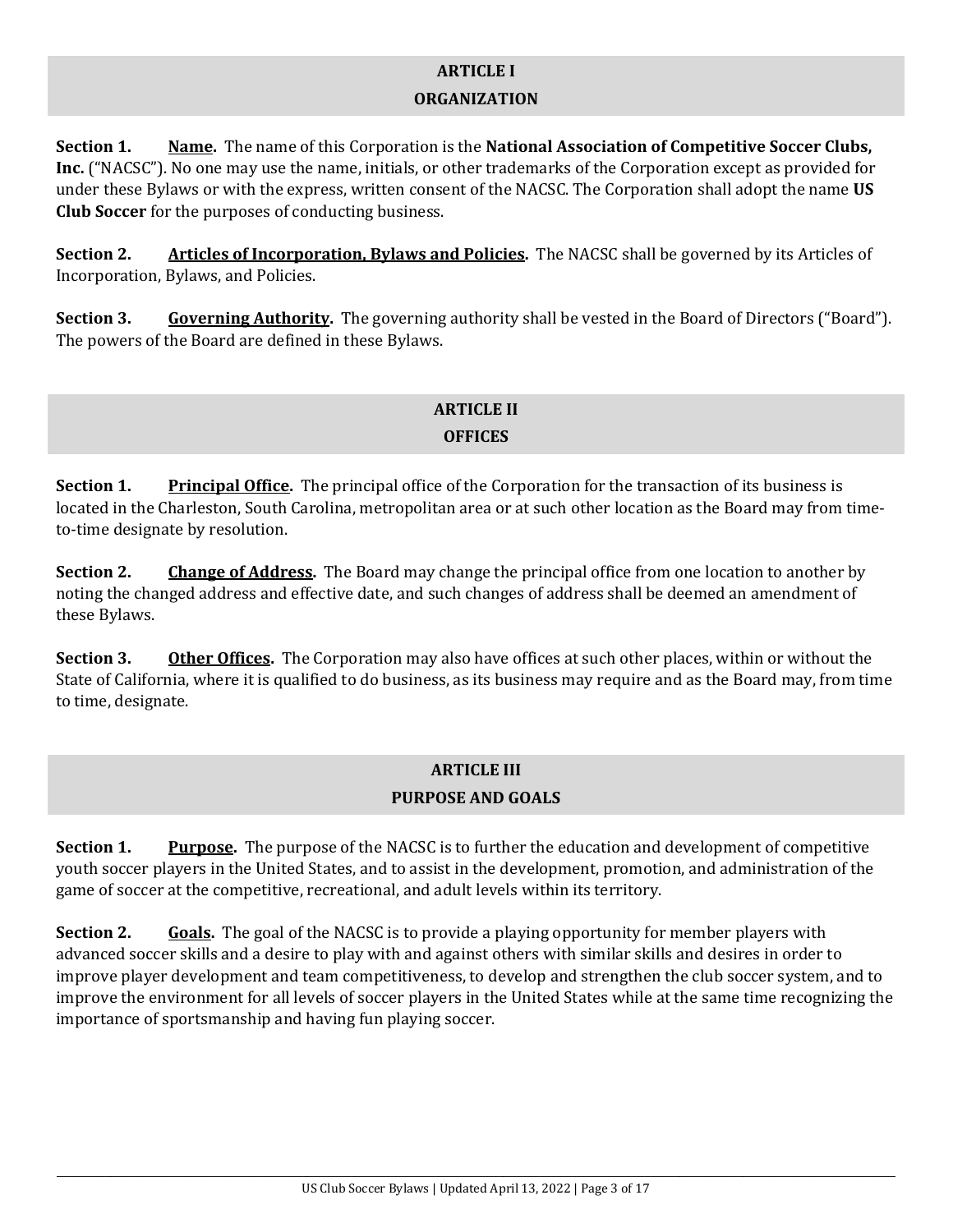## **ARTICLE IV TERRITORY**

**Section 1. Territory.** The territory of the NACSC shall be within the territory of the United States Soccer Federation ("USSF"), as defined by the Bylaws of that organization. The territory may be divided into subterritories for administrative and competitive purposes as set forth in the Policies.

## **ARTICLE V AFFILIATIONS**

**Section 1. Affiliations.** The NACSC is a Member of and shall maintain its Membership in the USSF.

**Section 2. Other Affiliations.** No NACSC Member shall be prohibited from affiliating with other USSFsanctioned soccer organizations.

**Section 3. USSF Bylaws Compliance.** As a Member of the USSF, the NACSC shall abide by USSF Bylaws and policies, and in particular the requirements on interplay and the provisions of USSF Bylaw 213, to the extent such Bylaw is applicable to soccer organizations other than state associations. The NACSC shall:

- a. Recognize that the USSF governing documents take precedence over and supersede the governing documents and decisions of the NACSC;
- b. Not join any organization that has requirements that conflict with the USSF governing documents;
- c. Register its member players, coaches, teams, referees (if any), and administrators with the USSF pursuant to USSF requirements, and timely pay to the USSF all required dues and fees;
- d. Provide to the USSF an annual report of NACSC activities, including current copies of all NACSC governing documents, and together with current financial statements at the time specified by the USSF;
- e. Not discriminate against any person on the basis of any legally protected status as that term is defined in NACSC's Prohibited Conduct Policy as amended by the Board or any successor policy adopted by the Board;
- f. Adopt policies prohibiting sexual and physical abuse that meet the minimum criteria established by the USSF; and
- g. Provide equitable and prompt hearing and appeal procedures to guarantee the rights of individuals to participate and compete in any competitions sponsored or administered by the NACSC, which procedures shall recognize the jurisdiction of the USSF Appeals Committee to approve, modify, or reverse a decision, should a grievance be properly filed in such a matter.

**Section 4. Rules of Play.** NACSC outdoor soccer events and Member Clubs shall play by the FIFA Laws of the Game, other than for substitution and other rules that may be in effect at certain youth tournaments and competitions.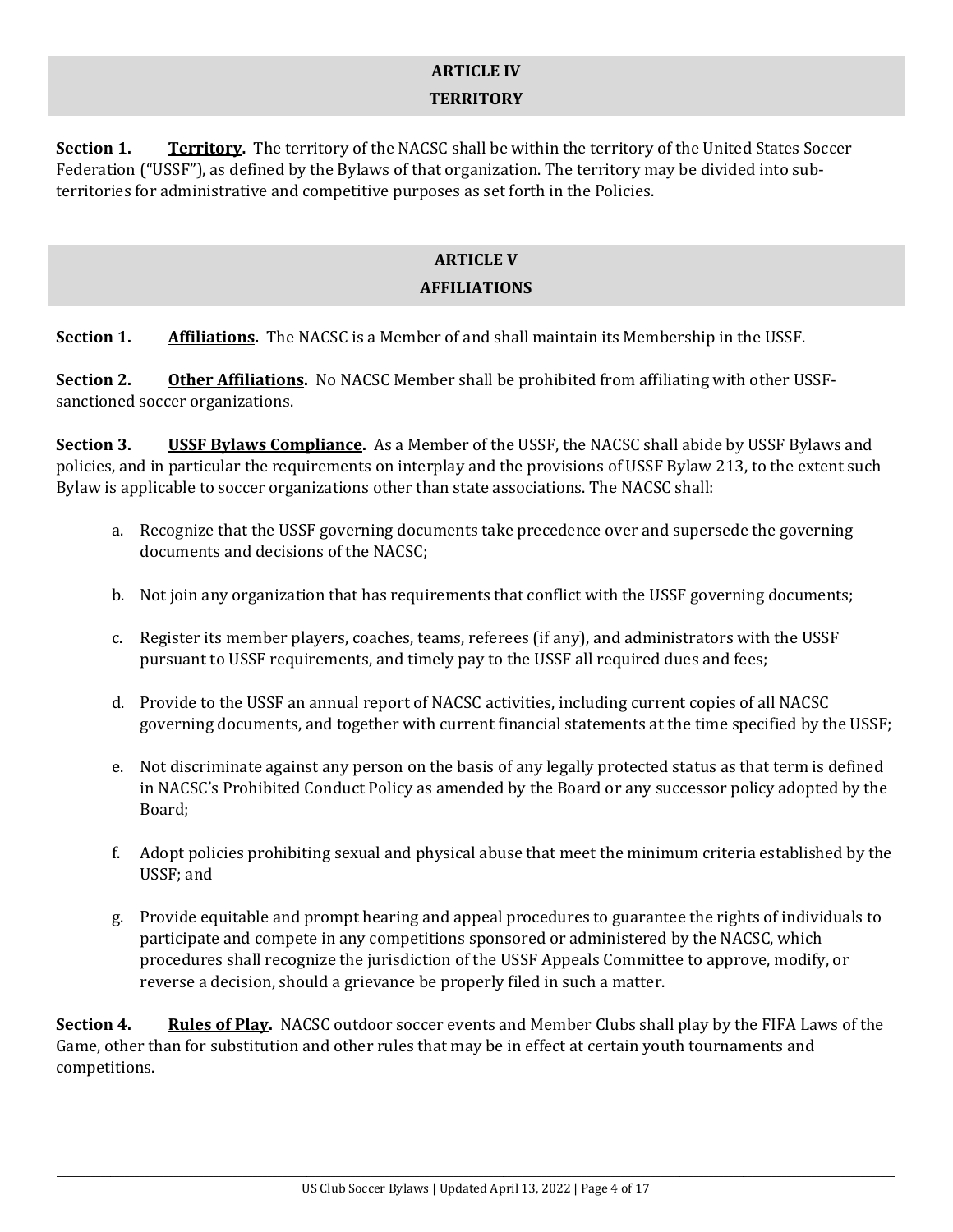## **ARTICLE VI**

#### **MEMBERSHIP ELIGIBILITY**

**Section 1. Membership Categories.** The Members of the NACSC shall consist of its registered soccer players, and club or team coaches and other staff. Membership shall also include Member Soccer Clubs (Member Clubs) or Member Leagues and its teams (classified as Affiliate Members), and the Board of Directors, and may also consist of Associate Clubs (Associate Clubs), and Affiliate Members. The Board shall establish the criteria for each Membership category and determine whether applicants meet such criteria. To become a NACSC Member, an applicant must be approved by a majority vote of the Board, or its designee.

**Section 2. Soccer Club.** For the purposes of these Bylaws, a Member Club shall, at a minimum, be an organization, consisting of coaches, administrators, players, and teams formed for the purpose of developing player and coaching skills, providing training and competition for its players and coaches, and entering into soccer competitions outside of the club organization. While the primary focus shall be outdoor soccer, Clubs may also participate in indoor soccer activities.

**Section 3. Member Club Eligibility.** Any soccer club within the territory of USSF shall be eligible to become a Member Club of the NACSC, as long as the criteria established by the Board are met.

**Section 4. Club Criteria and Standards.** The Board may establish Club criteria and standards to differentiate Clubs which are at various levels of organization and development, and to provide guidance to Clubs in planning their future growth. The criteria and standards may also be used as a method of determining eligibility for specific competitions and programs, as long as there are established procedures for determining a Club's compliance with the criteria and standards, and all Clubs have an equal opportunity to achieve such compliance.

**Section 5. Associate Club Eligibility.** The Board may, if it so chooses, establish Membership standards for an Associate Club category. Such category is intended for soccer clubs which do not meet all Membership criteria for full Membership, but which nevertheless desire to join the NACSC.

**Section 6. Affiliate Member Eligibility.** The Board may, if it so chooses, establish Membership standards for an Affiliate Member category. Such category is intended for organizations other than soccer clubs (i.e. leagues and its teams), soccer clubs outside the territory of the USSF, and interested individuals.

**Section 7. Voting Rights.** Only competitive Member Clubs (as that term is defined in the NACSC Policies) that are in good standing and the Board of Directors are eligible to vote at meetings of the NACSC. In addition to Member Clubs, Associate Clubs and Affiliate Members may attend such meetings, but shall not have a vote. Each eligible Member Club is entitled to one (1) vote per Club. Members of the Board also are entitled to one (1) vote each, but only competitive Member Clubs may vote in Board elections.

**Section 8. Membership Obligations.** All Members shall abide by the NACSC Articles of Incorporation, Bylaws, and the Policies and other directives adopted by the Board.

a. In addition, pursuant to USSF Bylaw 603, a NACSC Member shall not discriminate against the participation of players or teams on the basis of that player or team's Membership in, or affiliation with, another organization.

**Section 9. Regional Designation.** For purposes of Board representation and other activities, each Member and Associate Club shall be assigned to a NACSC Region.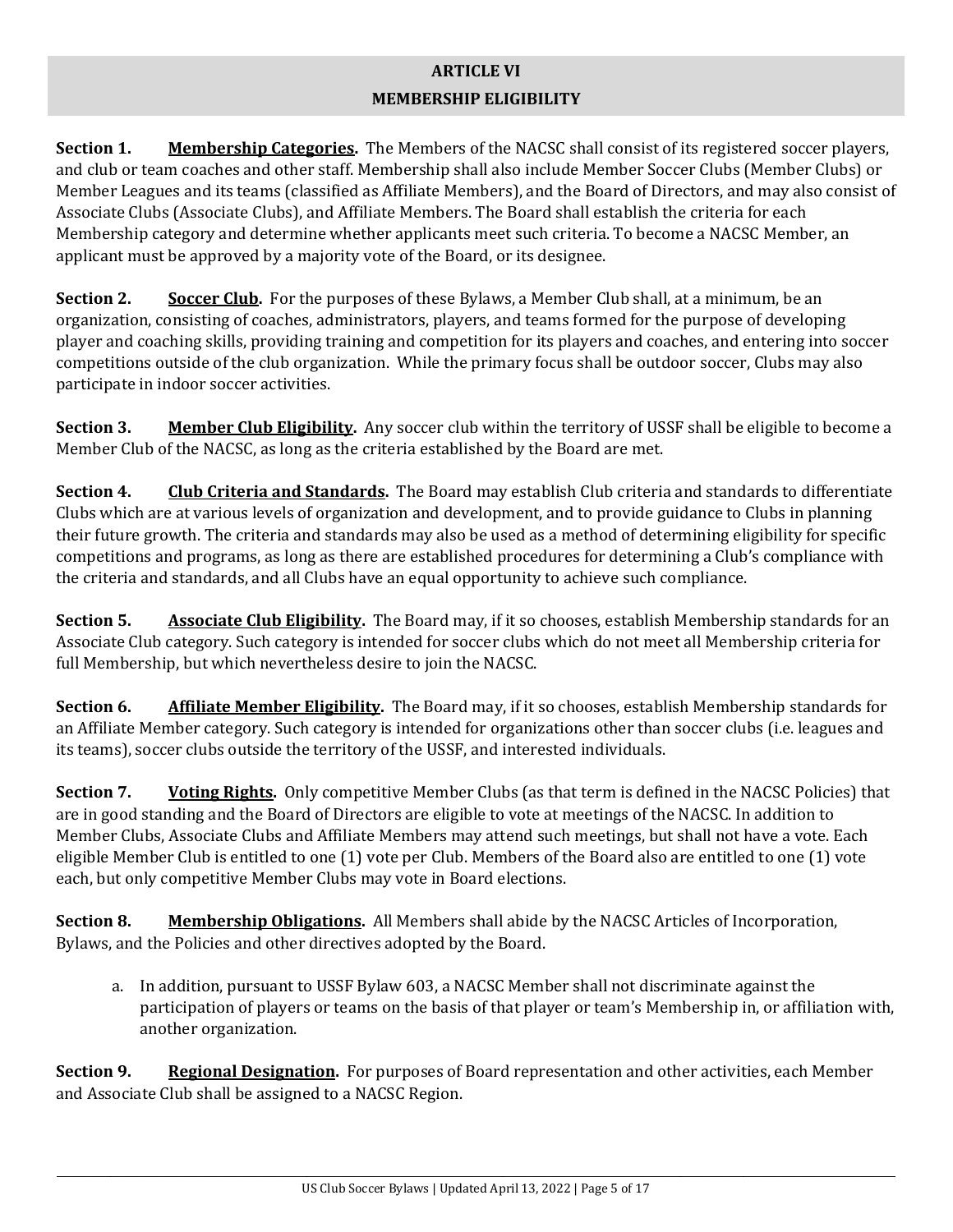## **ARTICLE VII TERMINATION OF MEMBERSHIP**

**Section 1. Grounds for Termination.** Member Clubs, Associate Clubs, and Affiliate Members may have their Membership in the NACSC terminated by a two-thirds (2/3) vote of the Board for failure to pay its financial obligations to the NACSC, willful disregard of the Bylaws and Policies of the NACSC, conduct which is adverse to the best interests of soccer or the NACSC, or other unlawful conduct.

a. In any event, failure to pay financial obligations to the NACSC for more than sixty (60) days past the due date, or register the minimum number of teams required by the Board to maintain active membership, shall automatically render a Member inactive until such dues and any late fees or fines are paid, or the required number of teams are registered. While inactive, the Member may not participate in any NACSC activities, meetings, or events, or have competitions sanctioned by the NACSC. No Member Club which is in arrears in its dues, fees, or fines for any length of time may vote at a NACSC Annual or Special Meeting, or vote in any Board election.

**Section 2. Notice.** Other than in the case of nonpayment of dues and fees, prior to termination, a Member shall be notified of the specific charges against it, and shall have two (2) weeks from the notice to provide a response in writing.

**Section 3. Termination Hearing.** Other than in the case of nonpayment of dues and fees, if so requested in its response, a Member shall be entitled to a hearing before the Board. Procedures for such hearings shall be established in the NACSC Policies.

**Section 4. Administrative Remedies.** Members of the NACSC agree that they may not present any objection to their termination to the USSF, USOC, or any court of law or tribunal if they have not availed themselves of the provisions of Section 3 herein.

## **ARTICLE VIII NACSC OFFICERS**

**Section 1. NACSC Officers.** The officers of the Corporation shall be a Chairperson, a Vice Chairperson, a Secretary and a Treasurer ("Officers"). The Corporation may also have, at the discretion of the Board, such other officers as the Board may appoint, which officers shall have such authority and perform such duties as the Board may from time to time determine. One person may hold two or more offices, except that neither the Secretary nor the Treasurer may serve concurrently as Chairperson.

a. The Officers shall serve on the Executive Committee and sit on the Board of Directors and have a vote thereon.

**Section 2. Officer Qualifications.** The Vice Chairperson, Secretary and Treasurer shall be appointed from the then-current Board of Directors. The Chairperson can, but is not required to be, a current Board Member to be appointed. The Chairperson shall be an individual with the level of soccer administrative and technical experience, leadership, and integrity required to fulfill the duties of Chairperson. A candidate's current and past soccer club experience and the criteria level such clubs have attained shall be an important factor in selecting the Chairperson.

**Section 3. Officer Appointments**. The Vice Chairperson, Secretary and Treasurer shall be appointed by a majority vote of the Board, and serve as an Officer for a term commensurate with their term on the Board. The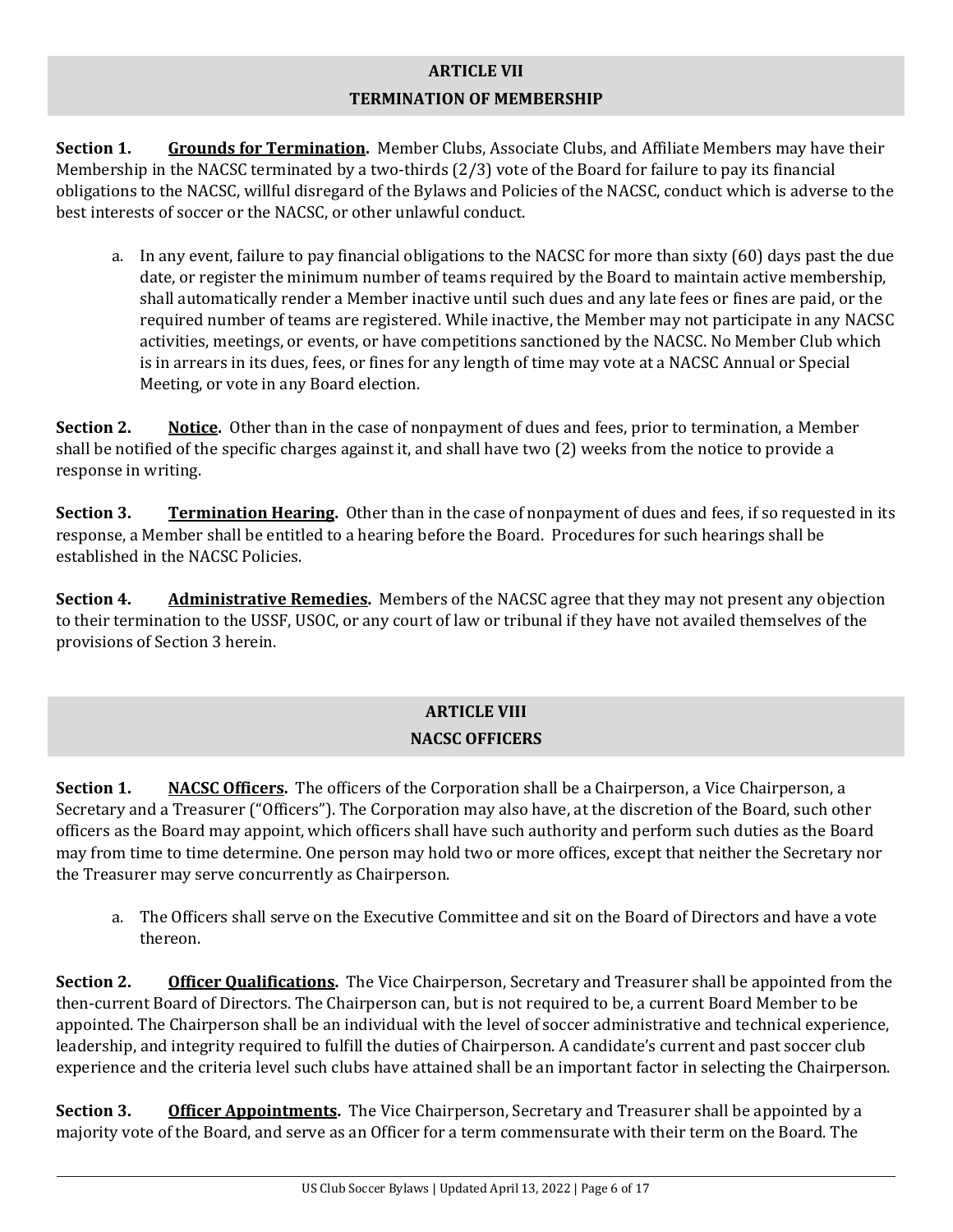Chairperson shall be appointed by a two-thirds (2/3) vote of the Board and serve a three (3)-year term, commencing 61 days after the U.S. Soccer Annual General Meeting (AGM) of the applicable year, and ending 60 days after the third subsequent AGM, but shall continue to serve until a successor is appointed.

a. Within 30 days of an Officer vacancy being created, a replacement shall be appointed by the Board. If the appointment of the Chairperson is from the Board, a replacement for the Board seat vacancy shall be designated as set forth in Article IX.

### **Section 4.** Duties of Chairperson. The duties of the Chairperson shall be to:

- a. Preside at all meetings of the Board of Directors and Annual and Special meetings of the Members;
- b. Supervise the activities of the Board of Directors;
- c. Subject to the approval of the Board, appoint committees as outlined in Article XI of these bylaws;
- d. Nominate individuals to fill vacant positions on the Board of Directors;
- e. Represent the NACSC at meetings of USSF, USYSA, the 55 State Youth Associations, MLS, USL and other soccer governing bodies;
- f. Represent the NACSC at public functions;
- g. Sign the annual federal and state tax returns;
- h. Present an annual report of the operation and condition of the NACSC at the Annual Meeting, and provide a copy to the USSF.

## **Section 5.** Duties of Vice Chairperson. The duties of the Vice Chairperson shall be to:

- a. In the absence of the Chairperson, act with the same powers and authority.
- b. In the case of a vacancy in the position of Chairperson, serve as Chairperson until a replacement Chairperson is appointed by the Board;
- c. Be an alternate representative at functions where the Chairperson is unable to attend;
- d. Perform such other duties as may be assigned by the Chairperson or the Board.

### **Section 6.** Duties of Secretary. The duties of the Secretary shall be to:

- a. Record minutes of Board meetings and Member meetings for approval at subsequent meetings;
- b. Maintain records of minutes, Policies, and other official documents and correspondence;
- c. Assist the election committee in tabulating and accounting for election votes;
- d. Assure the USSF is provided with the required player and Club registration information;
- e. Perform such other duties as may be assigned by the Chairperson or the Board.

The duties of the Secretary may be assigned to the CEO or COO at the discretion of the Board.

### **Section 7. Duties of Treasurer.** The duties of the Treasurer shall be to:

- a. Keep and maintain, or cause to be kept and maintained, adequate and correct accounts of the properties and business transactions of the Corporation, including accounts of its assets, liabilities, receipts, disbursements, gains, losses, capital, retained earnings and other matters customarily included in financial statements;
- b. Deposit all monies and other valuables, or cause to be deposited, in the name and to the credit of the Corporation with such depositories as may be designated by the Board;
- c. Disburse the funds of the Corporation, or cause to be disbursed, as may be ordered by the Board;
- d. Render to the Chairperson and directors whenever they request it, an account of all of his or her transactions as treasurer and of the financial condition of the Corporation; and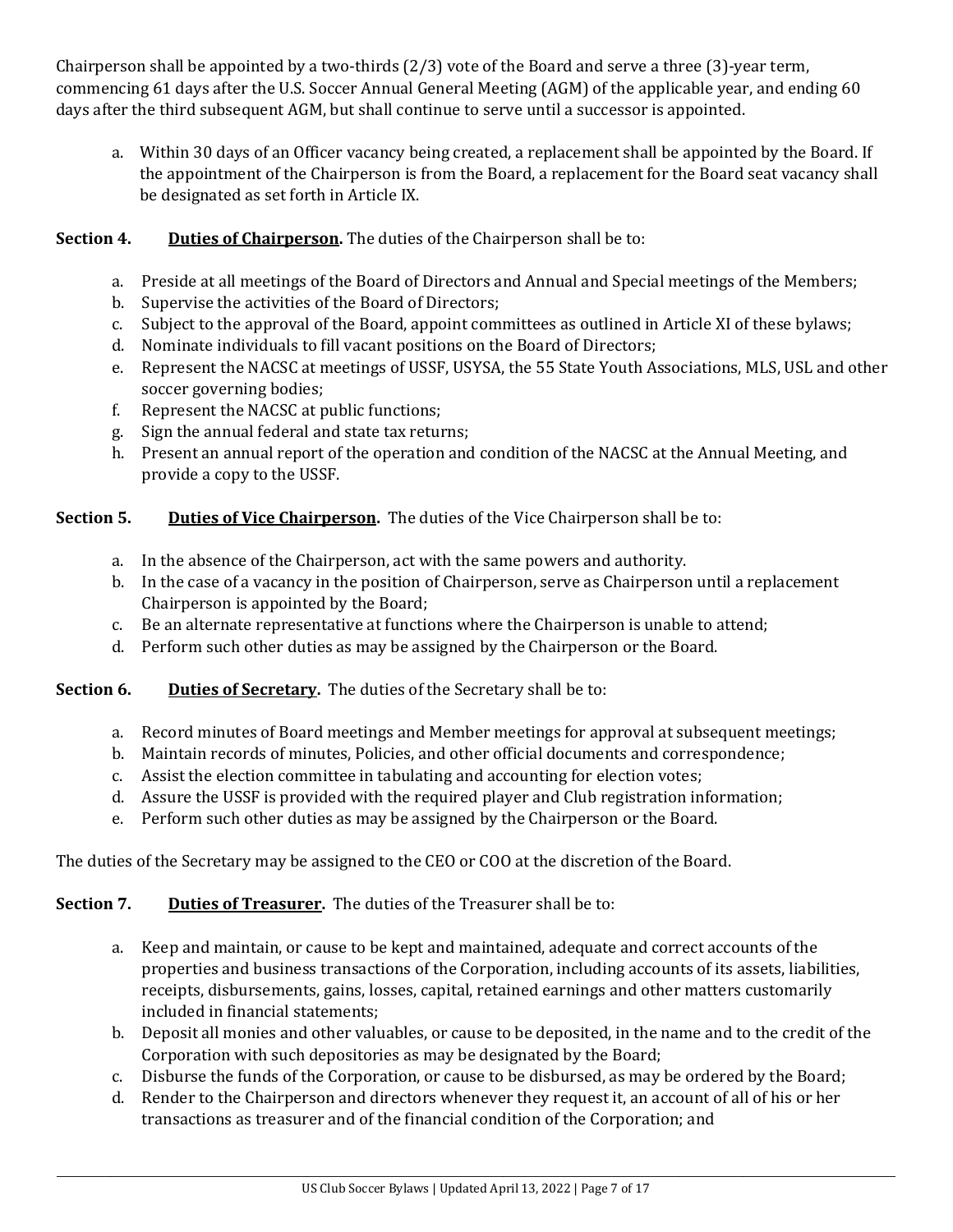e. Have such other powers and perform such other duties as may be prescribed by the Board or the Bylaws.

## **ARTICLE IX BOARD OF DIRECTORS**

**Section 1. Board Members.** The Board of Directors shall consist of between nine (9) and fourteen (14) individuals, as follows:

- Chairperson (1; appointed)
- Immediate Past Chairperson (up to 1; appointed)
- Regional Board Directors Eastern Region (2; elected)
- Regional Board Directors Midwest Region (2; elected)
- Regional Board Directors Southern Region (2; elected)
- Regional Board Directors Western Region (2; elected)
- At-Large Directors (up to 4; appointed)

Minimally, the Board of Directors shall consist of the Chairperson and eight Regional Board Directors.

a. Only one Board Member may be affiliated with the same club or non-national league at any given time.

**Section 2. Immediate Past Chairperson.** Upon appointment of a new Chairperson, the former Chairperson shall retain the position of Immediate Past Chairperson and serve until the appointment of a subsequent Chairperson, death, resignation or removal. In the event of a vacancy, the Immediate Past Chairperson position shall remain unfilled. The Immediate Past Chairperson may vote on all matters except for the appointment of other Directors to the Board.

**Section 3. Regional Board Directors.** Regional Board Directors shall consist of two elected individuals from each Region. The Regions shall consist of:

- (1) East Region
- (2) Midwest Region
- (3) South Region
- (4) West Region

Unless different Regional boundaries are established by the Board, the Regional boundaries shall be the same as the four USSF Regions.

- a. Required Qualifications. To qualify for election to the Board, a Regional Board Director candidate must be currently associated with a member Club as a: director of coaching, president or active coach, and have at least 5 years of experience coaching competitive youth soccer, as the term competitive is at that time defined by the Bylaws or Policies. Board member candidates must also have attained at least a USSF "B" coaching license, or its international or US Club Soccer equivalent. The candidate's Club shall have registered with US Club Soccer a minimum of eight (8) teams of either gender.
- b. Term of Regional Board Directors. Other than as set forth in Section  $3(c)$  herein, the term of each elected Director of the Board shall be for three (3) years. Such term shall commence 31 days after the U.S. Soccer Annual General Meeting (AGM) of the applicable year, and end 30 days after the third subsequent AGM.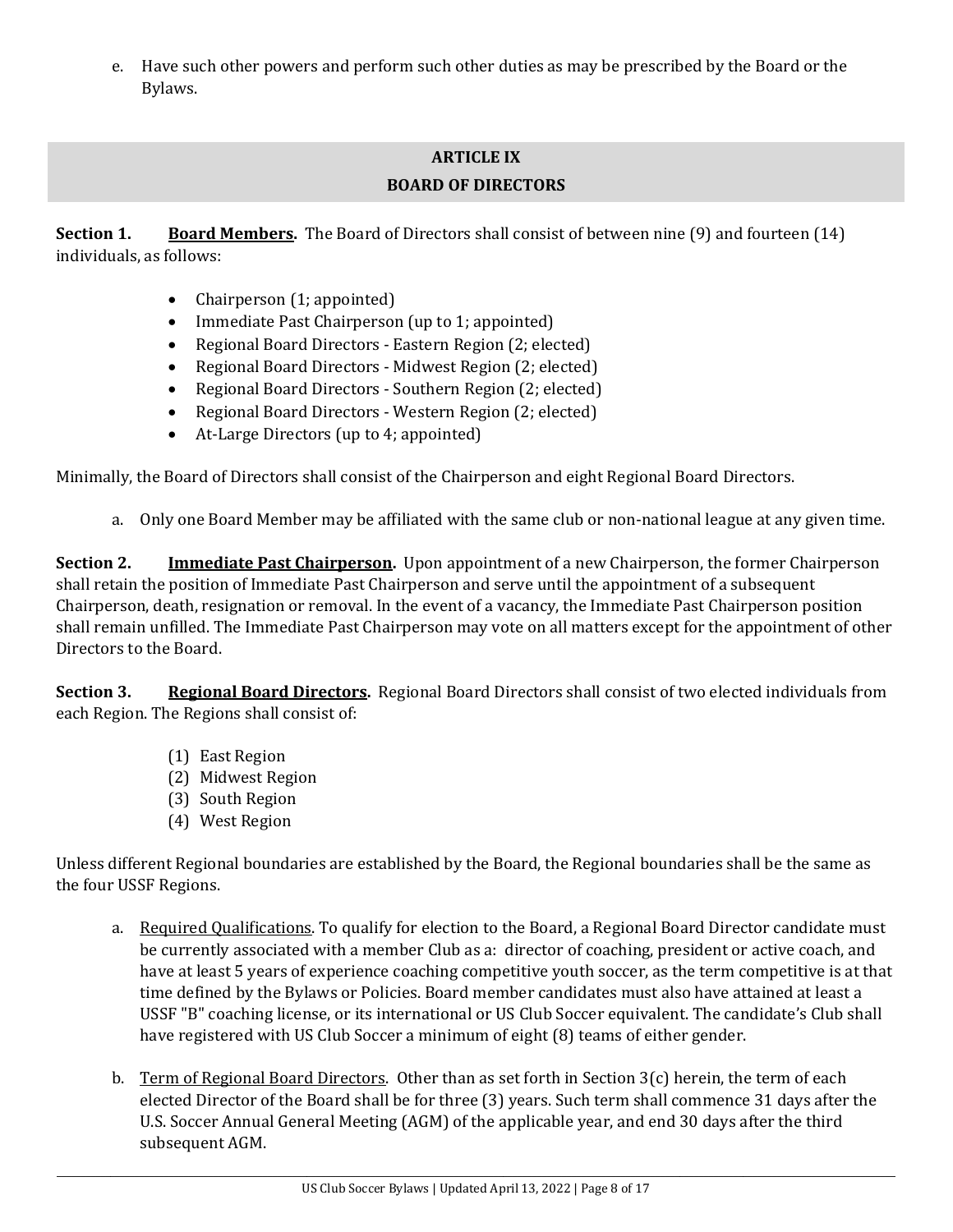- c. Elections. The Board may establish a procedure and system of mail, email or online balloting for all Board elections. Board elections shall occur and conclude no later than 30 days after the U.S. Soccer Annual General Meeting (AGM) of any applicable year, at the Annual Meeting of the Members, unless a system of mail, email or online balloting is adopted. Board Directors shall be elected by a popular vote of the NACSC competitive Member Clubs in good standing in each Region, with each Member Club having one vote for each Board seat vacancy in their Region. Board Members, Associate and Affiliate Members shall not vote in Board elections. The individual collecting the greatest number of votes in each Region shall serve a three (3) year term for that Region. The terms of the Regional Board Directors for each Region shall not be simultaneous. The term of only one Regional Board Director from each Region shall expire in any given year.
- d. Accomplished and active soccer professionals who do not meet the requirements detailed in Article IX, Section 3(a) may be approved as a Regional Board Director candidate upon recommendation of the Chairperson and two-thirds vote of the Board of Directors.

**Section 4. At‐Large Directors.** The Board may, by majority vote, appoint up to four (4) At-Large Directors to the Board, as may be required to perform specific duties and business of the Board. At-Large Directors may vote on all matters except for the appointment of other Directors to the Board.

a. Term of At-Large Directors. Each At-Large Director shall serve a two (2)-year term, commencing 31 days after the U.S. Soccer Annual General Meeting (AGM) of the applicable year, and ending 30 days after the second subsequent AGM.

**Section 5. Vacancies.** Vacancies on the Board shall exist: (1) on the death, resignation or removal of any Director; (2) when a Board Member assumes the position of Chairperson; or (3) whenever the number of authorized Directors is increased by amendment to these Bylaws. Subject to the Board approval, the Chairperson shall nominate suitable candidates to fill vacant positions on the Board to complete the vacant Board Member's remaining term. In the event that the position of Chairperson becomes vacant, the Vice Chairperson shall fill the position until a new Chairperson is appointed by the Board.

a. If at the time of a scheduled election no qualified candidate files for election to an open Regional Board Director seat, the Board may appoint an individual who is otherwise qualified for such seat for the three-year term.

**Section 6. Compensation for Directors.** Directors shall serve without compensation. However, Directors shall be allowed reasonable reimbursement of expenses incurred in the performance of their regular duties as specified in these Bylaws. Directors may not be compensated for rendering services to the Corporation in any capacity other than Director unless such other compensation is reasonable and is allowable under the provisions of Section 8 of this Article.

**Section 7. Restriction Regarding Interested Directors.** Notwithstanding any other provision of these Bylaws, not more than forty-nine percent (49%) of the persons serving on the Board may be interested persons. For purposes of this Section, "interested persons" shall mean either:

- a. Any person currently being compensated by the Corporation for services rendered it within the previous twelve (12) months, whether as a full or part-time officer or other employee, independent contractor, or otherwise, excluding any reasonable compensation paid to a Director as Director; or
- b. Any brother, sister, ancestor, descendent, spouse, brother-in-law, sister-in-law, son-in-law, daughterin-law, mother-in-law, or father-in-law of any such person.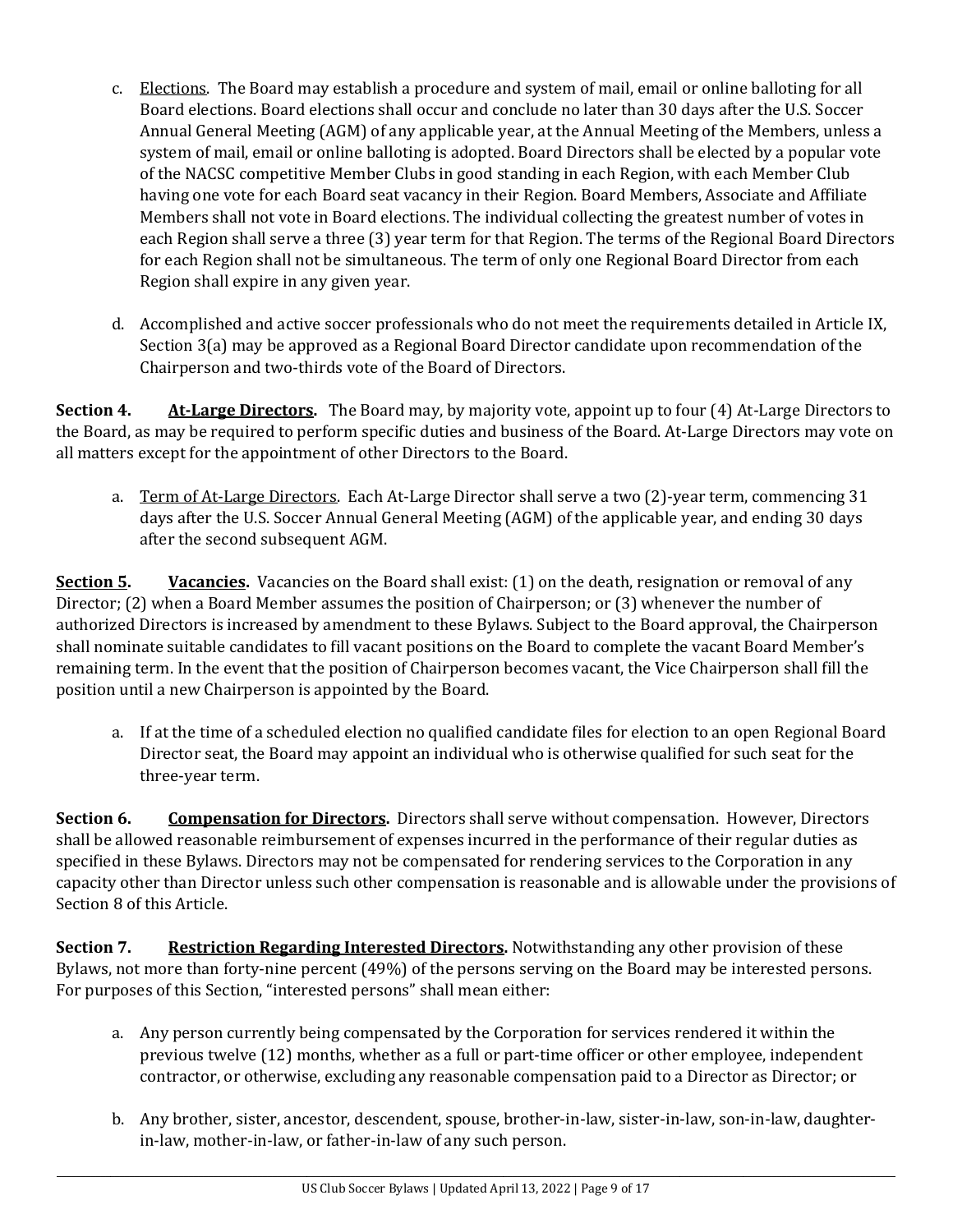**Section 8. Non‐Liability of Officers and Directors.** The Officers and Directors shall not be personally liable for the debts, liabilities, or other obligations of the Corporation.

#### **ARTICLE X**

#### **REMOVAL OF OFFICEERS AND BOARD DIRECTORS**

Any NACSC Officer or Board Director may be removed by the Board for cause, after reasonable notice, hearing, and reasonable opportunity to present one's case. Removal shall require a two-thirds (2/3) vote of the Board. The Officer or Director being considered for removal shall not vote. Removal of an Officer or Board Director also simultaneously removes the individual from all other positions and Membership in the NACSC.

#### **ARTICLE XI**

## **DUTIES OF THE BOARD OF DIRECTORS**

**Section 1. General Powers.** Subject to the provisions of the California Nonprofit Public Benefit Corporation law and any limitations in the Articles of Incorporation and Bylaws relating to action required or permitted to be taken or approved by the Members, if any, of this Corporation, the activities and affairs of this Corporation shall be conducted and all corporate powers shall be exercised by or under the direction of the Board.

**Section 2. General Duties.** It shall be the duty of the Board to:

- a. Perform any and all duties imposed on them collectively or individually by law, by the Articles of Incorporation of this Corporation, or by the Bylaws or Policies;
- b. Appoint and remove, employ and discharge, and except as otherwise provided in these Bylaws, prescribe the duties and fix the compensation, if any, of all Officers, Directors, agents and employees of the Corporation;
- c. Supervise all Officers, agents and employees of the Corporation to assure that their duties are performed properly;
- d. Meet at such times and places as required by these Bylaws;
- e. Register their addresses with the Secretary of the Corporation and notices of meetings emailed or mailed to them at such addresses shall be valid notices thereof;
- f. Establish criteria for NACSC Membership, and review and approve Membership applications;
- g. Establish and collect Membership dues and fees, as well as late fees;
- h. Discipline Members, including suspensions, fines, placing them in bad standing, or terminating Membership pursuant to these Bylaws;
- i. Decide disputes and grievances between Members relating to NACSC activities;
- j. Approve an annual budget for the NACSC and review and approve budget amendments as necessary;
- k. Adopt or amend these Bylaws pursuant to Article XVI of these Bylaws;
- l. Exercise all powers and undertake all responsibilities not specifically prohibited or reserved to another by the Articles of Incorporation or these Bylaws.

**Section 3. Board Committees.** The Corporation shall have the Board Committees outlined in Sections 3.1 through 3.3.

**Section 3.1. Executive Committee.** The Executive Committee shall consist of the Officers and may include other Board Member(s) as appointed by the Board. The Executive Committee may act for the Board in all matters except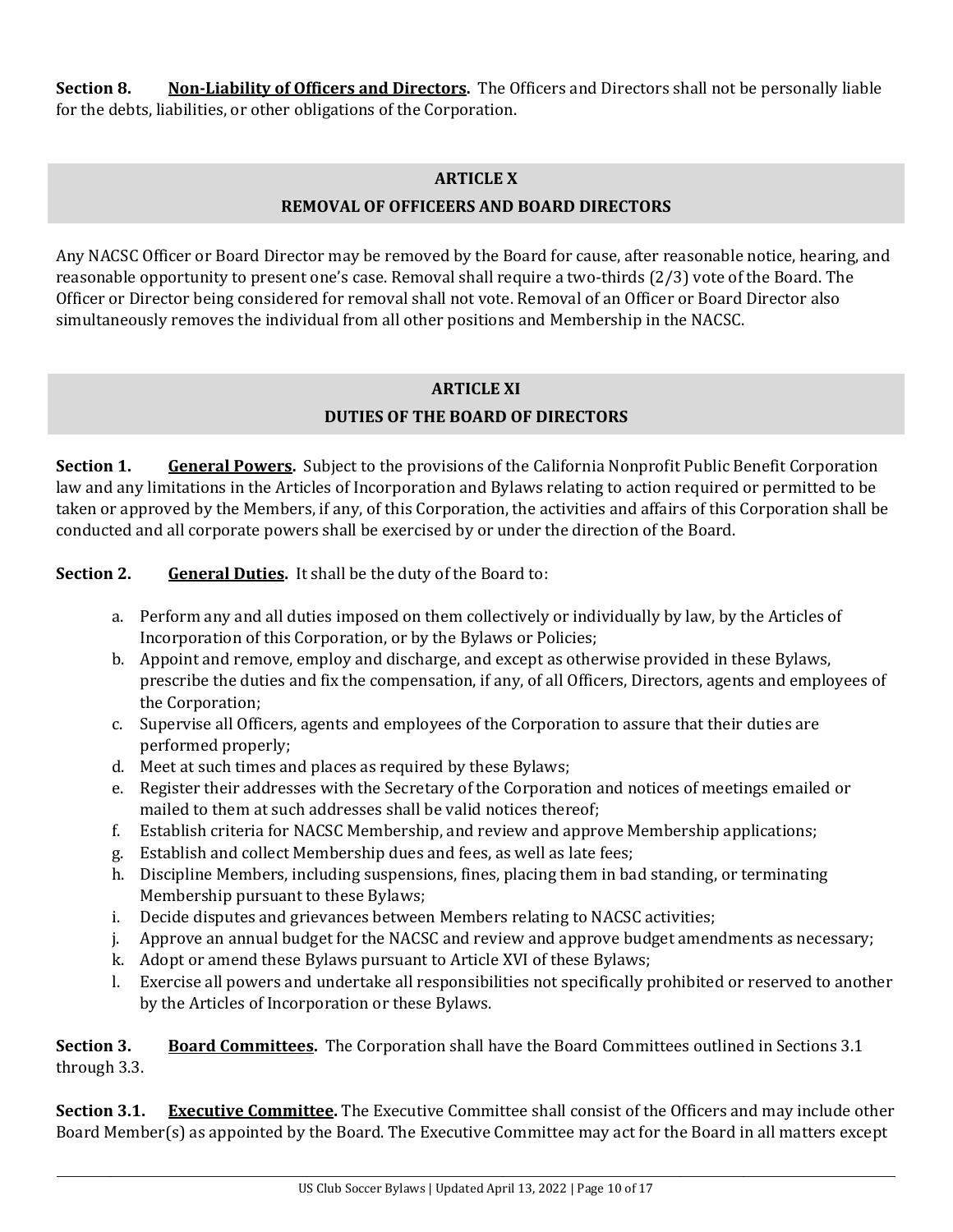for amending the Articles of Incorporation, adopting or amending Bylaws, approving the annual budget, removing Officers or Directors, or disciplining Members.

**Section 3.2 Nominating and Governance Committee.** The Secretary shall serve as Chairperson of the Nominating and Governance Committee. The other members of the Nominating and Governance Committee shall be appointed annually by the Chairperson of the Board, subject to approval of the Board.

- a. The Nominating and Governance Committee shall be responsible for, and report to the Board regarding:
	- 1. the process for nominating candidates for Regional Board Director, At-Large Director and Chairperson positions; and
	- 2. determining eligibility of potential candidates for Regional Board Director, At-Large Director and Chairperson positions.
- b. The Nominating and Governance Committee shall meet at least two (2) times annually.

**Section 3.3 Budget and Finance Committee.** The Treasurer shall serve as Chairperson of the Budget and Finance Committee. The other members of the Budget and Finance Committee shall be appointed annually by the Chairperson of the Board, subject to approval of the Board.

- a. The Budget and Finance Committee of the Board shall:
	- 1. review and oversee the Corporation's (1) accounting and financial reporting processes; and (2) systems of internal controls; and
	- 2. meet at least three (3) times annually;
	- 3. meet annually with the independent auditor and Chief Financial Officer; and
	- 4. recommend an independent auditor for appointment by the Board pursuant to Article XIV, Section 5.

**Section 4. Standing Committees.** The Board shall annually appoint the Chairperson and members of Standing Committees outlined in Section 4.1 as required to assist in carrying out the duties and business of the Corporation. The Executive Committee, subject to approval of the Board, shall prescribe the duties and responsibilities of each standing committee.

**Section 4.1 Risk Management Committee.** The responsibilities of the Risk Management Committee shall be outlined in the NACSC Policy Manual.

**Section 4.2 Discipline Committee.** The responsibilities of the Discipline Committee shall be outlined in the NACSC Policy Manual.

**Section 5. Ad‐Hoc Committees.** The Board may appoint, and define the responsibilities of, Ad-Hoc Committees as required to address specific needs in carrying out the duties and business of the Corporation. A time limit shall be established for the duration of any Ad-Hoc Committee.

**Section 6. NACSC Policies.** The Board shall have the sole authority to adopt Policies by majority vote to assist in the implementation of the Bylaws. No Policy may conflict with these Bylaws.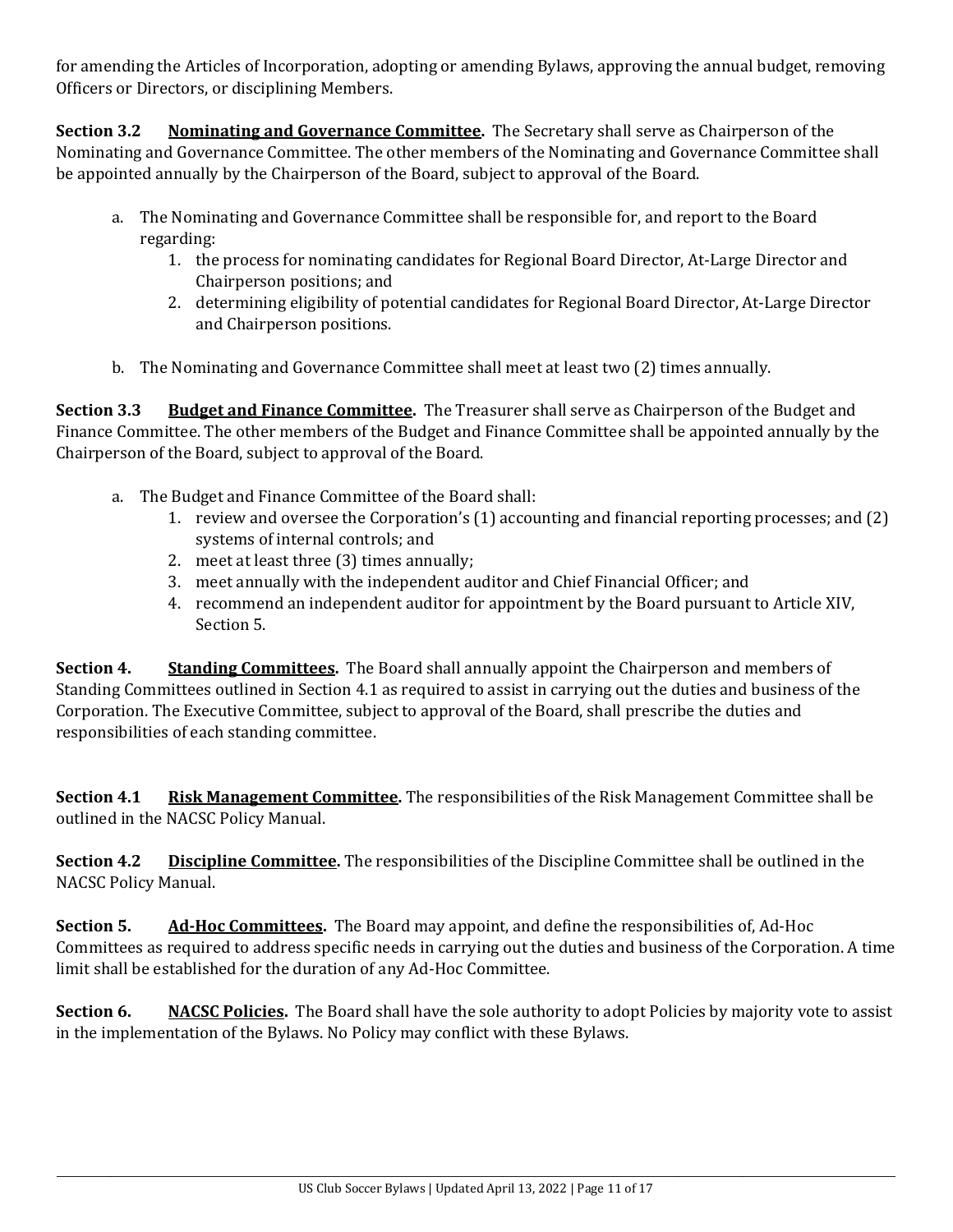#### **ARTICLE XII BOARD MEETINGS**

**Section 1. Regular Meetings of the Board.** The Board of Directors shall meet at least three (3) times a year at a time and place determined by the Chairperson, and made known in advance to each of the Directors. At the first meeting in each calendar year, the schedule for meetings shall be developed in conjunction with the Board. The schedule may be changed by the Chairperson for good cause.

**Section 2. Special Meetings.** Special Meetings of the Board may be called by the Chairperson, or by written request of a majority of the voting Directors of the Board, not including the Chairperson. At least one (1) week advance notice of such meeting shall be given in order that all Board Members may attend, but any such meeting must be held within two (2) weeks of such notice. The Special Meeting shall take up only that business for which the meeting is called.

**Section 3.** Telephonic/Virtual Meetings. Any Board meeting may be held telephonically or virtually if so provided for in the meeting notice and if the equipment allows all Directors participating in the meeting to hear each other at the same time.

- a. Board Members unable to attend any Regular or Special Meeting may participate telephonically or virtually in that meeting if permitted to do so by the Chairperson or a majority of the Board. Directors participating by such means shall be deemed to be present in person at the meeting.
- b. In addition to Regular and Special Meetings, the Chairperson may conduct an informational meeting of the Board at any time to inform the Board of certain facts or otherwise discuss a particular matter. No Board action may be taken at such an informational meeting.

**Section 4. Meeting Chairperson.** The Chairperson shall preside over all Board meetings. In the Chairperson's absence, the Vice Chairperson shall preside. If both are absent, the Secretary shall preside.

**Section 5. Robert's Rules.** Except as otherwise provided for in these Bylaws, all Board meetings shall be conducted pursuant to the latest edition of Robert's Rules of Order.

**Section 6. Quorum and Voting.** A quorum shall consist of a majority of the current voting Directors. Each Director shall have one (1) vote, and must be present to vote unless participating pursuant to Section 3 herein. No proxies shall be allowed. Unless provided for in these Bylaws or otherwise required by Robert's Rules, action shall be taken by majority vote.

**Section 7. Order of Business.** The order of business at Regular Meetings shall be generally as follows:

- (1) Call to Order
- (2) Roll Call
- (3) Approval of minutes to previous meeting
- (4) Reports
- (5) Old business
- (6) New business
- (7) Adjournment

**Section 8. Executive Session.** Board meetings are open to all Members of the NACSC. The Chairperson may designate certain parts of a meeting to be executive sessions of the Board, where only Board Directors and invited Members may be present, in order to discuss confidential or sensitive business.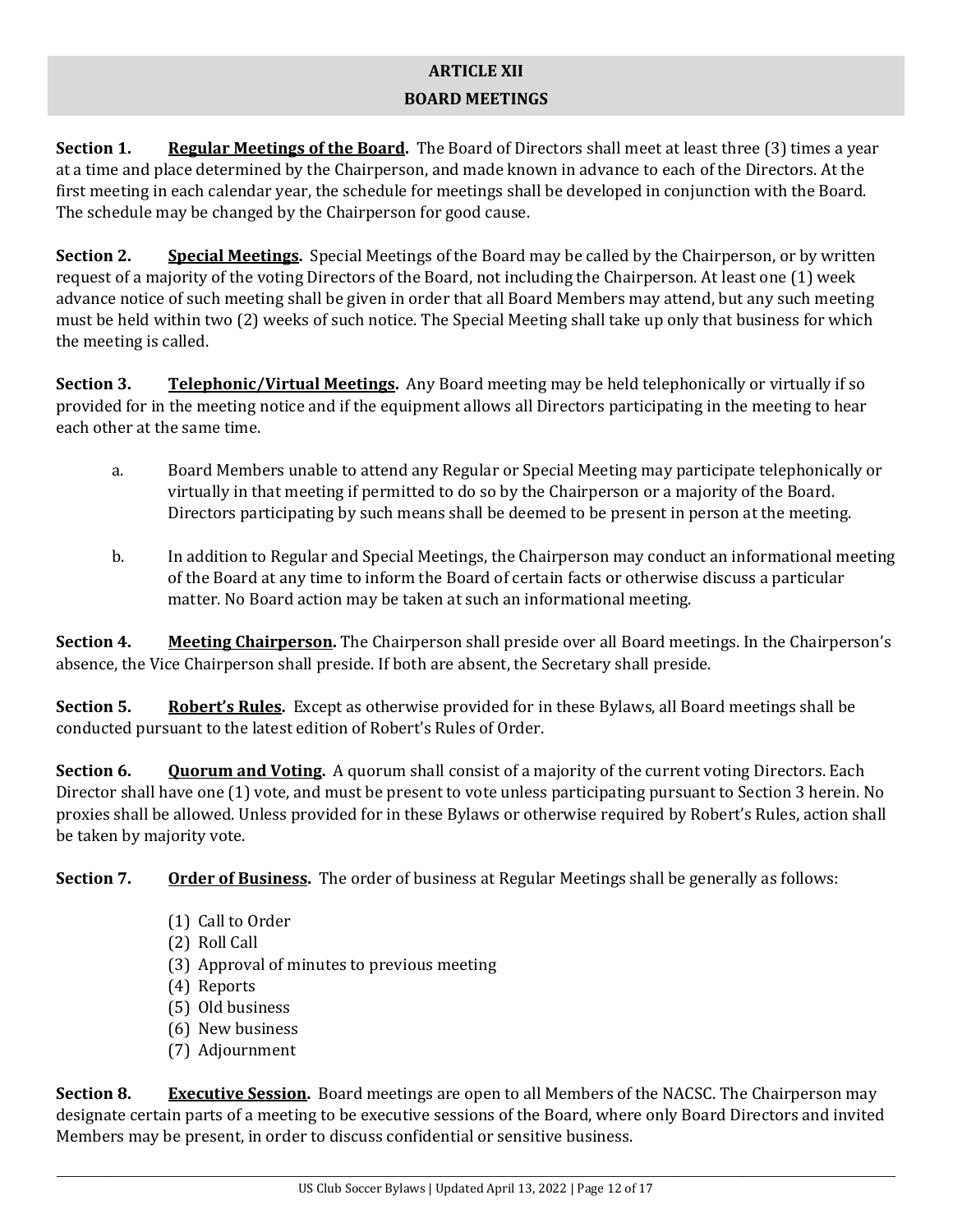## **ARTICLE XIII GENERAL MEMBERSHIP MEETINGS**

**Section 1. Annual Meeting.** A meeting of the Members of the NACSC shall be held once each fiscal year at a time and place designated by the Board at least ninety (90) days prior to the Meeting. As an alternative to such a meeting, the Board may establish a system of mail, email or online balloting by which eligible Members may cast votes for members of the Board. If an Annual meeting is held, an agenda for the Annual Meeting shall be provided to the Members no less than thirty (30) days prior to such Meeting. The Board shall determine the agenda for any Annual Meeting, and Members may request agenda items via their Regional Board Director. Once the agenda has been provided to the Members, no additional items may be added to agenda that require a vote of the Members. This provision may be suspended by a unanimous vote of the Members.

**Section 2. Special Meeting.** A Special Meeting of the Members or of the Board may be called by the Chairperson, or a two-thirds (2/3) vote of the Board. Notice and the agenda for such a Meeting shall be provided to the Members or Board Members as the case may be at least thirty (30) days prior to the meeting, and the business items shall be limited to those set forth in the notice and agenda.

a. In lieu of a Special Meeting, if such meeting would be impractical, the Board may conduct a mail, email or online vote among the Members or a web-based interactive meeting pursuant to procedures set forth in a Policy adopted by the Board for such meetings.

**Section 3. Article and Bylaw Amendments.** Amendments to the Bylaws may be proposed by the Board, or by a written petition of twenty percent (20%) of the voting Member Clubs, filed with the Chairperson at least fortyfive (45) days prior to the date of any Annual Meeting. Only the Board may propose amendments to the Articles of Incorporation.

**Section 4. Meeting Chairperson.** The Chairperson of the Annual Meeting shall be the NACSC Chairperson. In the absence of the Chairperson, the Vice Chairperson shall serve. In the absence of both the Chairperson and Vice Chairperson, the Secretary shall serve.

**Section 5. Quorum and Voting.** Each voting Member Club and Board Director shall have one (1) vote at any Member meeting. Only Member Clubs in good standing which have paid all Membership dues may vote. A quorum shall consist of a majority of the current voting Club and Board Directors. Member Club delegates must have a relationship with the Club they are representing and not with any other Member Club. No proxies or telephonic participation shall be allowed. Unless provided for in these Bylaws or otherwise required by Robert's Rules, action shall be taken by majority vote.

a. The voting class of Members for elections and all other votes shall be the competitive Member Clubs that are otherwise in good standing, and not inactive at the time of the election.

**Section 6. Order of Business and Elections.** The order of business at regular meetings shall generally be as follows:

- (1) Call to Order
- (2) Roll Call
- (3) Approval of minutes to previous meeting
- (4) Reports
- (5) Old business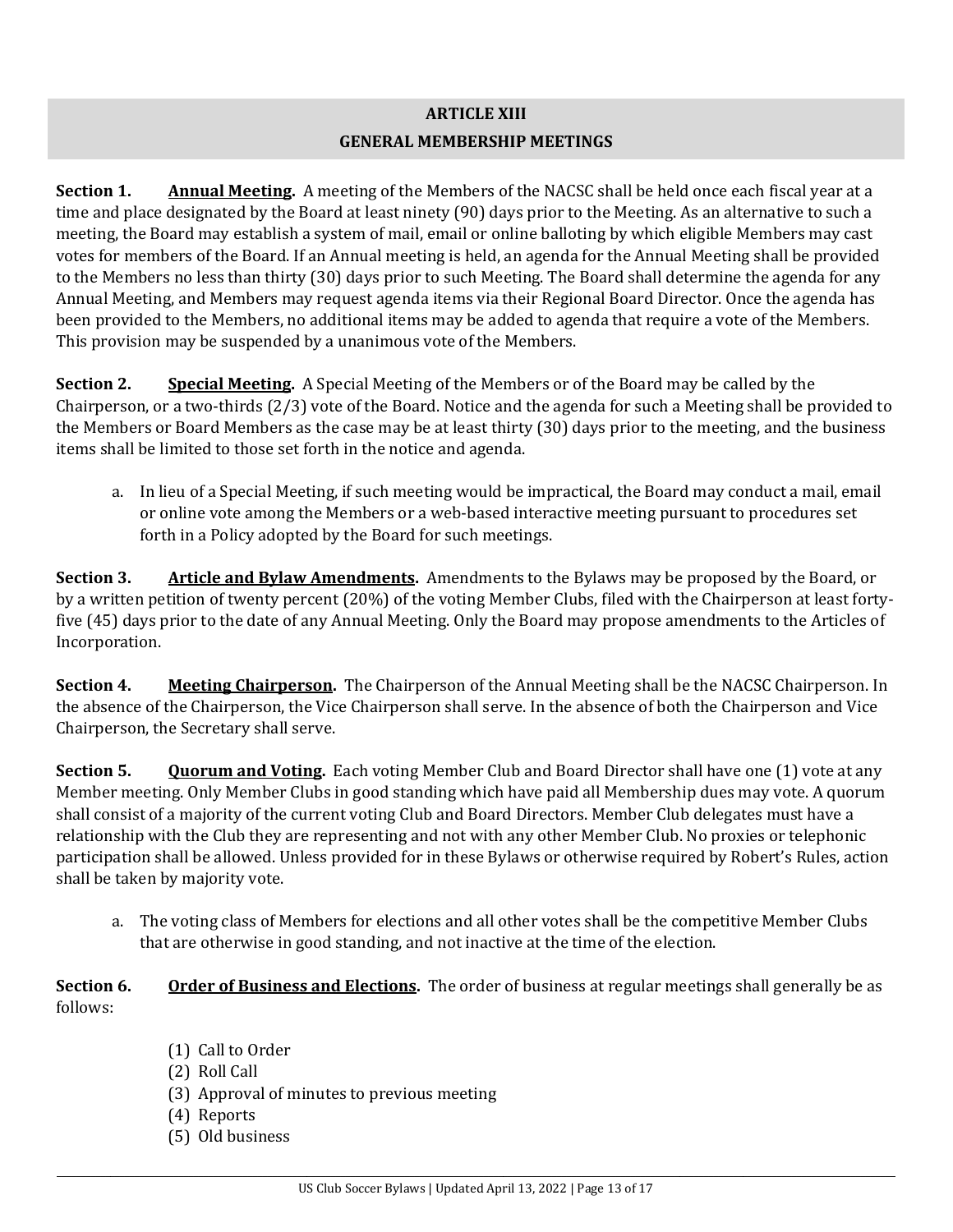- (6) New business
- (7) Officer and Board Elections (unless by mail, email or online balloting)
- (8) Adjournment
- a. For the purposes of elections, nominations will be accepted by the Chairperson from the floor. A second to a nomination is not required. Delegates shall have a brief opportunity to speak on behalf of a candidate, and the candidate may also address the Meeting. After there are no further nominations, the Chairperson will deem the nominations closed. Votes shall be by written ballot, and shall be counted by a committee appointed by the Chairperson and approved by a majority of the voting Members prior to the elections. If the Chairperson of the meeting is standing for election, that individual shall not serve as Chairperson of the meeting during that election.
- b. If the Board adopts a system of mail, email or online balloting for Board elections the provisions of Subsection (a) above may be modified accordingly.
- c. The Board shall approve the method of voting (by colored ballot or otherwise) so that only Member Clubs from a Region vote for their Regional Board Director to the Board.

**Section 7. Open Meetings.** Any Annual and Special Meetings shall be open to the general public.

**Section 8. Robert's Rules.** Except as otherwise provided for in these Bylaws, all Member Meetings shall be conducted pursuant to the latest edition of Robert's Rules of Order.

## **ARTICLE XIV FISCAL AND CONTRACTUAL MATTERS**

**Section 1. Fiscal Year of the Corporation.** The fiscal year of the Corporation shall begin on the first (1st) of August and end on the thirty-first (31st) of July in each year.

**Section 2. Bank Accounts, Checks and Notes.** Individuals may be provided administrative rights to the Corporation's bank accounts and/or the authority to sign checks, drafts, promissory notes, orders for the payment of money and other evidence of indebtedness of the Corporation by resolution of the Board.

**Section 3. Deposits.** All funds of the Corporation shall be deposited from time to time to the credit of the Corporation in such banks, trust companies, or other depositories as the Board of Directors may select.

**Section 4. Gifts.** The Board of Directors may accept on behalf of the Corporation any contribution, gift, bequest, or devise for the charitable or public purposes of this Corporation.

**Section 5. Annual Accountant's Review.** At the end of each fiscal year, the Board shall appoint an auditor, independent of the Board, to perform a formal review of the financial records of the NACSC.

**Section 6. Annual Financial Report.** The Board shall cause an annual financial report to be available at the Annual Meeting, if one is held, which report shall contain the following information in appropriate detail:

- a. The assets and liabilities, including the trust funds, of the Corporation as of the end of the fiscal year;
- b. The principal changes in assets and liabilities, including trust funds, during the fiscal year;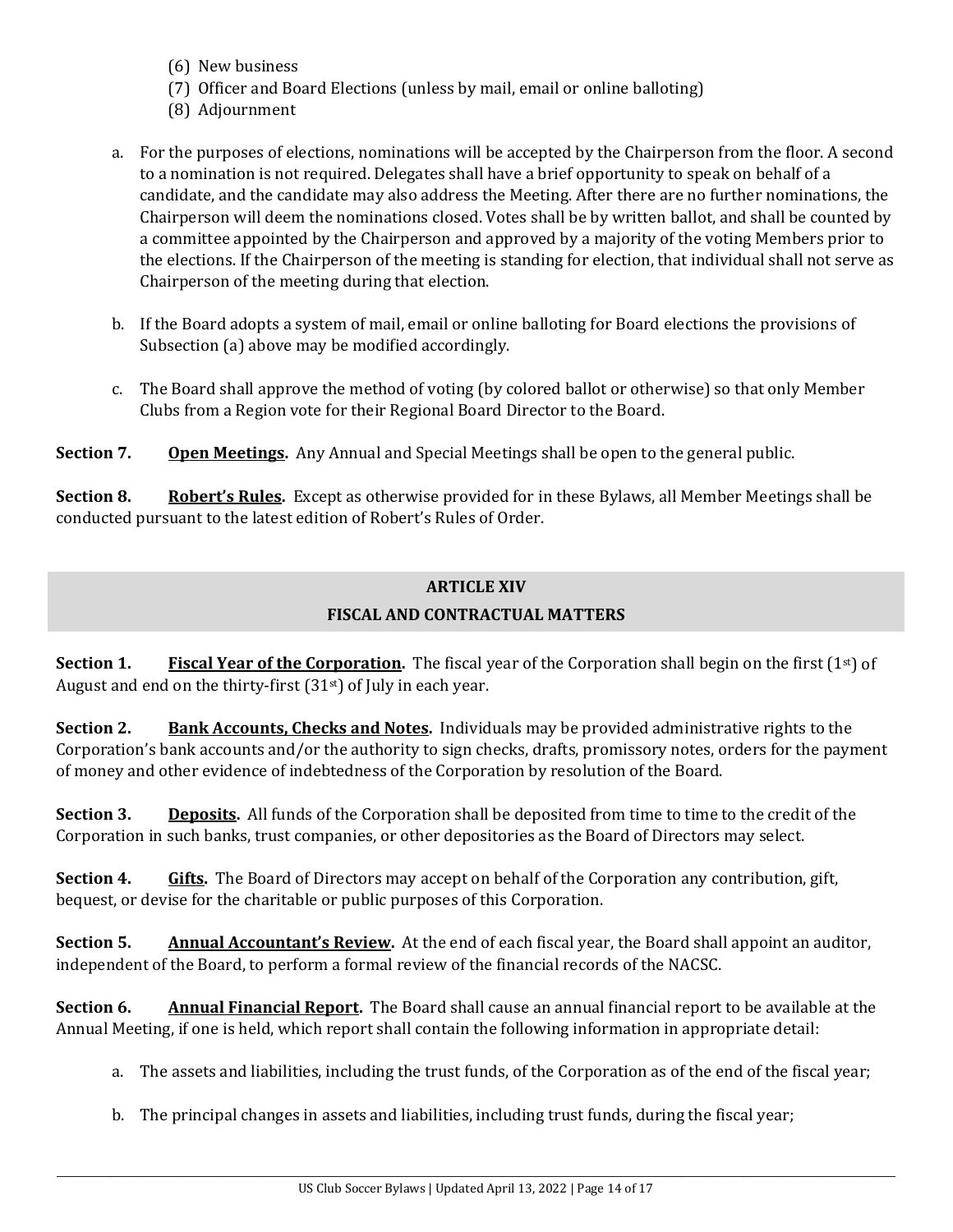- c. The revenue or receipts of the Corporation, both unrestricted and restricted to particular purposes, for the fiscal year;
- d. The expenses or disbursements of the Corporation, both general and restricted purposes, during the fiscal year.

**Section 7. Execution of Instruments.** The Board of Directors, except as otherwise provided in these Bylaws, may by resolution authorize any Officer, agent, or employee of the Corporation to enter into any contract or execute and deliver any instrument in the name of and on behalf of the Corporation, and such authority may be general or confined to specific instances. Unless so authorized, no Officer, agent, or employee shall have any power or authority to bind the Corporation by any contract or engagement or to pledge its credit or to render it liable monetarily for any purpose or in any amount.

## **ARTICLE XV CORPORATE RECORDS, REPORTS AND SEAL**

**Section 1. Maintenance of Corporate Records.** The Corporation shall keep at its principal office:

- a. Minutes of all meetings of the Directors and voting Members, indicating the time and place of holding such meetings, whether regular or special, how called, the notice given, and the names of those present and the proceedings thereof;
- b. Adequate and correct books and records of account, including accounts of its properties and business transactions and accounts of its assets, liabilities, receipts, disbursements, gains and losses;
- c. A record of its voting Members, indicating their names and address and, if applicable, the class of Membership held by each Member and the termination date of any Membership;
- d. A copy of the Corporation's Articles of Incorporation and Bylaws as amended to date, which shall be open to inspection by the Members of the Corporation at all reasonable times during office hours.

**Section 2. Corporate Seal.** The Board of Directors may adopt, use, and at will alter, a corporate seal. Such seal shall be kept at the principal office of the Corporation. Failure to affix the seal to corporate instruments, however, shall not affect the validity of such instrument.

**Section 3. Directors' Inspection Rights.** Every Director shall have the absolute right at any reasonable time to inspect and copy all books, records and documents of every kind and to inspect the physical properties of the Corporation.

**Section 4. Members' Inspection Rights.** Voting Members shall have the following inspection rights, for a purpose reasonably related to their interest as a voting Member:

- a. To inspect and copy the record of all voting Members' names, addresses and voting rights, at reasonable times, upon five (5) business days' prior written demand on the Corporation, which demand shall state the purpose for which the inspection rights are requested.
- b. To obtain from the Secretary of the Corporation, upon written demand and payment of a reasonable charge, an alphabetized list of the names, addresses and voting rights of those Members entitled to vote for the election of Directors as of the most recent record date for which the list has been compiled, or as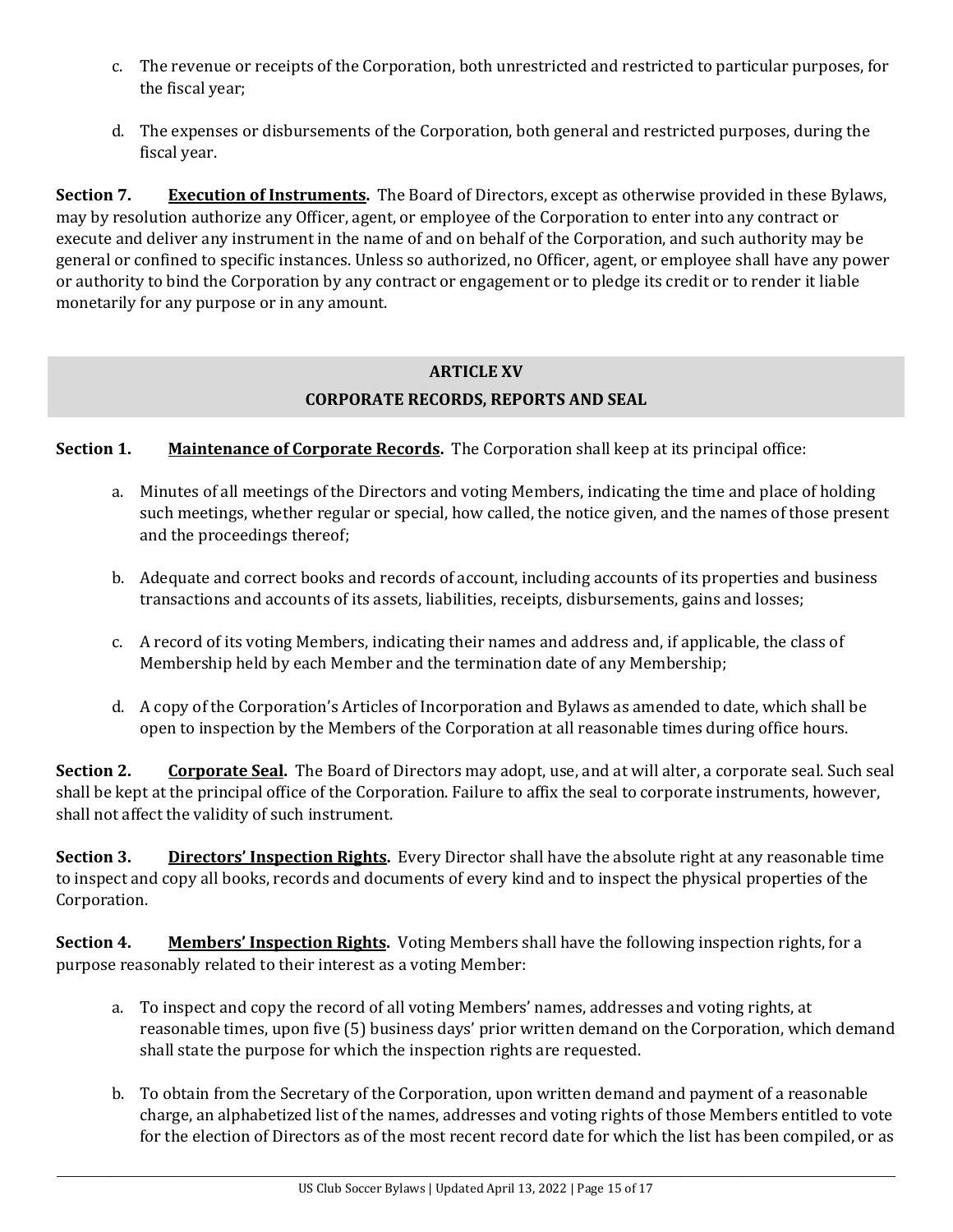of the date specified by the Member subsequent to the date of demand. The demand shall state the purpose for which the list is requested. The Membership list shall be made available on or before the later of ten (10) business days after the demand is received or after the date specified therein.

c. To inspect at any reasonable time the books, records, or minutes of proceedings of the Board, upon written demand on the Corporation by the voting Member, for a purpose reasonably related to such person's interests as a voting Member.

**Section 5. Right to Copy and Make Extracts.** Any inspection under the provisions of this Article may be made in person or by agent or attorney and the right to inspection includes the right to copy and make extracts.

## **ARTICLE XVI AMENDMENT OF ARTICLES AND BYLAWS**

**Section 1. Amendment of Articles.** After Members, if any, have been admitted to the Corporation, amendment of the Articles of Incorporation may be adopted by the approval of the Board of Directors and by the approval of the Members of this Corporation.

**Section 2. Certain Article Amendments.** Notwithstanding the above sections of this Article, this Corporation shall not amend its Articles of Incorporation to alter any statement which appears in the original Articles of Incorporation of the name and address of its initial agent, except to correct an error in such statement or to delete such statement after the Corporation has filed a "Statement by a Domestic Non-Profit Corporation" pursuant to Section 6210 of the California Nonprofit Corporation Law.

**Section 3. Bylaw Amendments.** NACSC Bylaws may be adopted or amended by a two-thirds (2/3) majority vote of the Board of Directors, or a two-thirds (2/3) majority vote of the voting Member Clubs present and voting at an Annual or Special Meeting duly called pursuant to these Bylaws.

a. All approved amendments shall take effect at the conclusion of the meeting at which they are adopted unless otherwise provided for in the amendment.

**Section 4. Notice.** Any amendments to the Articles, Bylaws, and Policies shall be provided to the NACSC Members within two (2) weeks of their adoption, and to the USSF within ninety (90) days of their adoption.

## **ARTICLE XVII**

## **PROHIBITION AGAINST SHARING CORPORATE PROFITS AND ASSETS**

**Section 1. Prohibition Against Sharing Corporate Profits and Assets.** No Member, Director, Officer, employee, or other person connected with this Corporation, or any private individual, shall receive at any time any of the net earnings or pecuniary profit from the operations of the Corporation, provided, however, that this provision shall not prevent payment to any such person of reasonable compensation for services performed for the Corporation in effecting any of its public or charitable purposes, provided that such compensation is otherwise permitted by the Articles and Bylaws and is fixed by resolution of the Board of Directors; and no such person or persons shall be entitled to share in the distribution of, and shall not receive, any of the corporate assets on dissolution of the Corporation. All Members of the Corporation shall be deemed to have expressly consented and agreed that on such dissolution or winding up of the affairs of the Corporation, whether voluntarily or involuntarily, the assets of the Corporation, after all debts have been satisfied, shall be distributed to a nonprofit